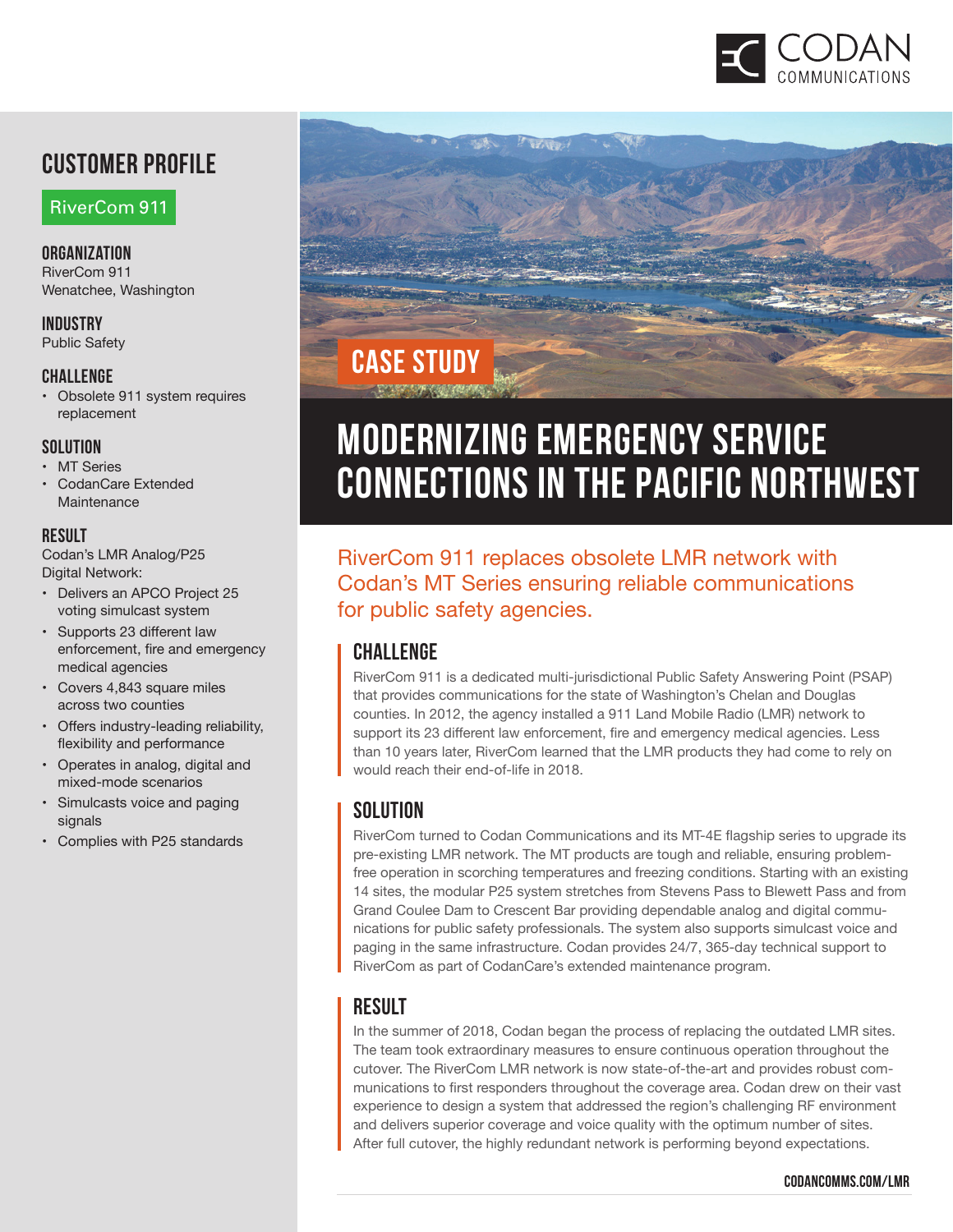



**"The choice was clear, RiverCom could not continue with an unsupported system where software upgrades, spares and repair services were no longer available. When you need to talk to public safety personnel in an emergency, there's no real slack for not being able to get parts for a radio or timely repairs."** 

Joshua Humphrey, radio systems technical manager for RiverCom 911

# **An Unspoiled Frontier**

Located on the eastern slope of the Cascade Mountains, Chelan and Douglas counties straddle the Columbia River in North Central Washington state. The counties are mostly rural and sparsely populated. The diverse landscape includes mountains, flatlands and lakes with elevations that range from 564 feet (172 meters) in Chelan County to 4,803 feet (1,464 meters) in Douglas County. Both counties boast over 300 days of sunshine with annual snowfall levels that far exceed the national average — Douglas County 51 inches and Chelan County 100 inches — making the region a haven for residents and tourists alike.

#### **Mission Critical Responsibility**

RiverCom's service area covers approximately 4,843 square miles and serves a population of approximately 115,000 residents. In 2017, RiverCom processed about 50,000 emergency 911 calls.\* The agency is charged with:

- • Providing emergency dispatch for law enforcement agencies, fire districts and public/ private ambulance services.
- • Facilitating the delivery of Information from the Washington State Patrol Law Enforcement Data Communications System to law enforcement agencies.
- • Assisting agencies in answering, monitoring and dispatching resources to public safety emergencies and other calls for assistance.

#### **No One Likes Surprises**

RiverCom wasn't planning on replacing their analog 911 radio system. Still, when the manufacturer informed them that the network products would be end-of-life in 2018, the agency faced a critical decision: Replace the existing LMR network with the manufacturer's newest products, explore solutions from other providers, or maintain an obsolete product that could potentially risk the lives of public safety professionals and the communities they serve.

Joshua Humphrey, radio systems technical manager for RiverCom 911, knew they had to make a change. "The choice was clear, RiverCom could not continue with an unsupported

\* 911 calls do not include non-emergency calls for service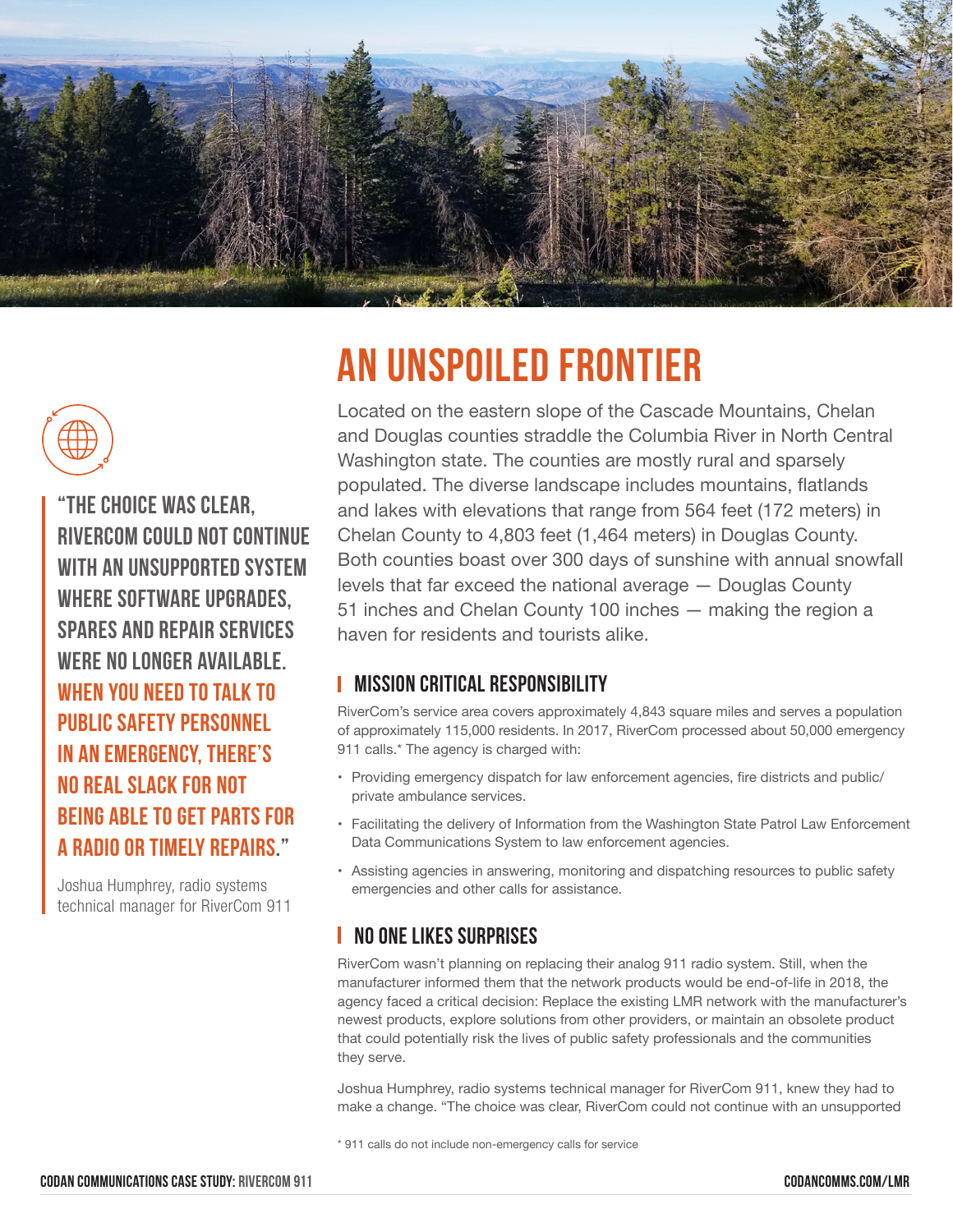

## **Ensuring, Consistent, Reliable Operations**

Through CodanCare RiverCom receives extended warranty protections and personalized attention, including:

- 24/7, 365 days support
- Factory training
- Preventive maintenance
- Prioritized/onsite troubleshooting
- Software patches, maintenance and security updates
- New software features
- Troubleshooting of third-party technologies



system where software upgrades, spares and repair services were no longer available," says Humphrey. "When you need to talk to public safety personnel in an emergency, emphasized Humphrey, "there's no real slack for not being able to get parts for a radio or timely repairs."

The agency elected to begin a search for a new, experienced LMR provider whose products had the level of quality and reliability demanded by the rugged environment and manufacturer support for at least 10 years.

#### **A Flexible Platform**

RiverCom liked the simulcast VHF system they had and didn't particularly think about upgrading until the manufacturer ended their support. That gave RiverCom the opportunity to look at enhancing it. "We wanted to get something that the manufacturer would stand behind and support for 10 years," states Humphrey. "We weren't looking for any new bells and whistles; what we needed was something that had manufacturing support behind it."

Codan's cornerstone LMR radio platform proved to be the right solution. RiverCom was already using the MT series at its solar sites, so they knew it was reliable. The Codan base stations enable RiverCom to support a variety of applications, including VHF simulcast. From remote mountaintop base stations and repeaters, the MT series provides seamless and problem-free operation. Backhaul is provided via an Internet Service Provider (ISP), fiber, licensed and unlicensed microwave.

#### **Overcoming Challenging RF Conditions**

There is no argument, Chelan and Douglas counties are undoubtedly beautiful. Along with the area's rustic beauty, however, comes a harsh RF environment.

"In Chelan County, there are multiple streams, rivers and lakes, and each one presents a unique RF challenge," reports Humphrey. "Water causes RF signals to reflect, which can distort communication transmissions and degrade audio quality."

"Another common problem is something I call TMD (too much dirt)," explains Humphrey. "The valley is populated by numerous mountains that impede the propagation of RF signals. That's why the placement of radio sites and repeaters is so critical to ensuring that our responders have coverage wherever it is required."

#### **Optimizing Coverage with Analog and Digital Radios**

RiverCom's previous system only provided an analog signal, but it served the agency well. When upgrading to a new system, however, the agency saw it as an opportunity to explore adding digital capabilities to its network.

"We service an area on both the east and west side of the Columbia River that's a mix of mountainous terrain with wide-open flatland," remarks Humphrey. "While a digital signal works well in the flatlands, the mountain range tends to work best with analog."

When using radios in mountainous terrains, such as Chelan county, there's an effect that can occur called multipath where the radio signals bounce off of rocky cliffs and sheer faces. With an analog signal, it can create some static, but a digital signal can actually be worse in this environment. With the addition of Codan's P25 system, RiverCom can now offer both analog and digital — something their previous solution didn't support.

#### **A Seamless Transition**

After months of preparation, deployment went smoothly. Codan developed a comprehensive system design to ensure the precise and economical deployment of